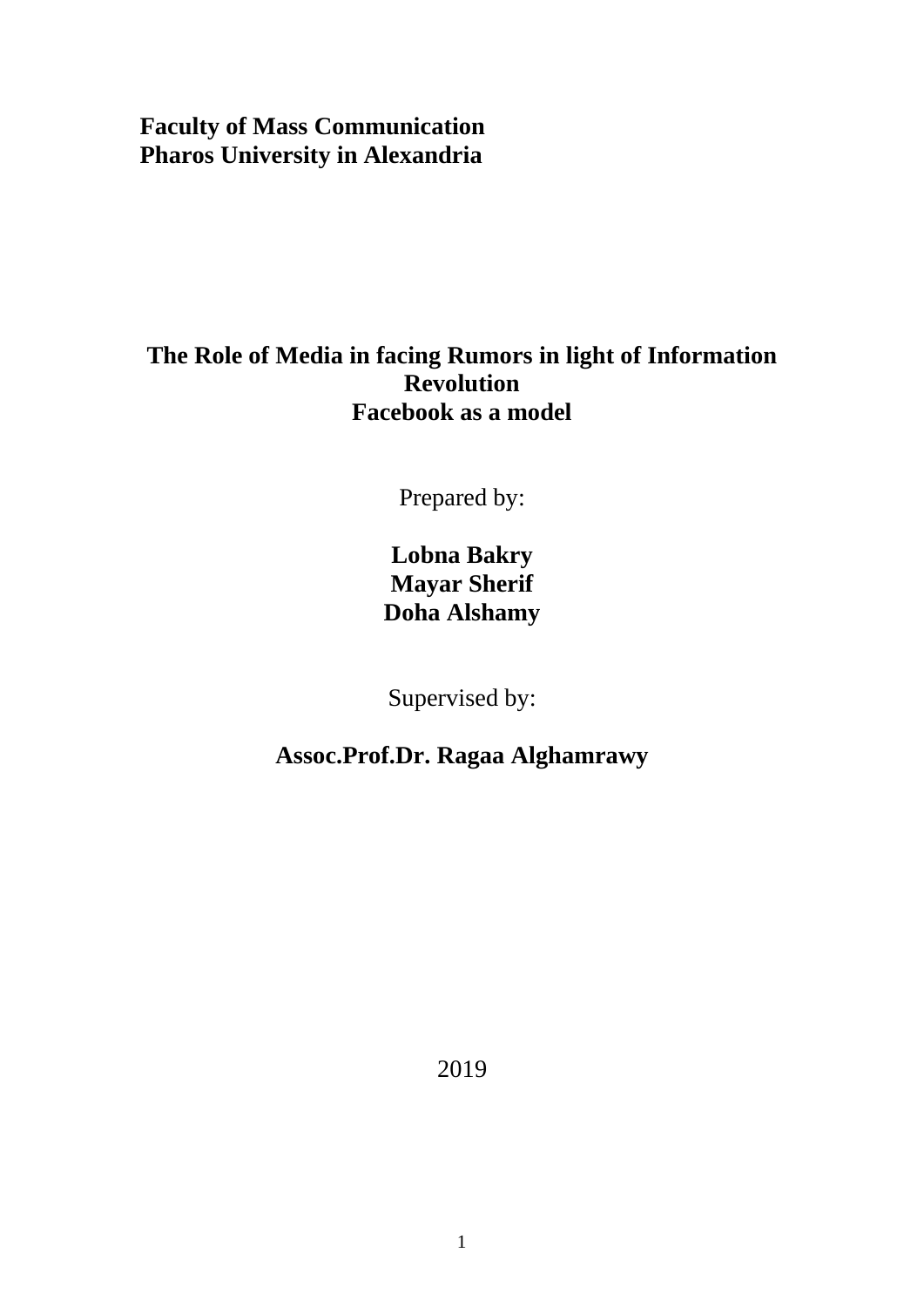#### **Introduction:**

Rumor is an old social phenomenon, not a recent one, has haunted human life on earth, and has taken many forms throughout human history, and grown with the development of societies, in conjunction with the movement of conflict and difference, and accompanying economic, military ambitions, social changes, political and cultural transformations, but they are more common and prevalent with military movements and wars, especially if it is an occupation and not a colonization. Rumor include - in its meaning, that it is portable and transmitted by volunteer or costly individuals and by various means and methods that make it an easy-to-spread material, quick to influence, it starts from a part of reality or news or talk away from the source or form in which it was said and transmitted by various traditional means of communication in social daily life, and therefore common (sometimes) is used in the measurement of public opinion, it is a poll that is the opinion of those interested in its dissemination and circulation on the nature of the direction of public opinion, and the identification of flaws and strengths in the structure of society, thus as a way to develop philosophy the general policy of the issue in which the rumor was about.

#### **The problem of the study:**

The problem can be crystallized by analyzing the factors affecting the spread of rumors on Facebook from December 1st, 2018 to March 30<sup>th</sup>, 2019

### **Theoretical framework:**

The study relies on common theory and conspiracy theory as a theoretical framework for the study:

**1- The Rumor's Theory**, which represents an explanatory framework for the transmission of rumor in a particular society during a certain period of time, through three axes:

First: Constructive determines the nature of the rumor and the methods of its construction, classifications, goals and targets in society.

Second: procedural includes the characterization of factors spreading rumors and explanatory frameworks for the work of the common, and their effects in society.

Third: ethical and includes the standards and ethical principles that should be adhered to in the media work to face rumors and reduce its negative impact on society.

There are several ways to build rumors and promote them to the public as follows: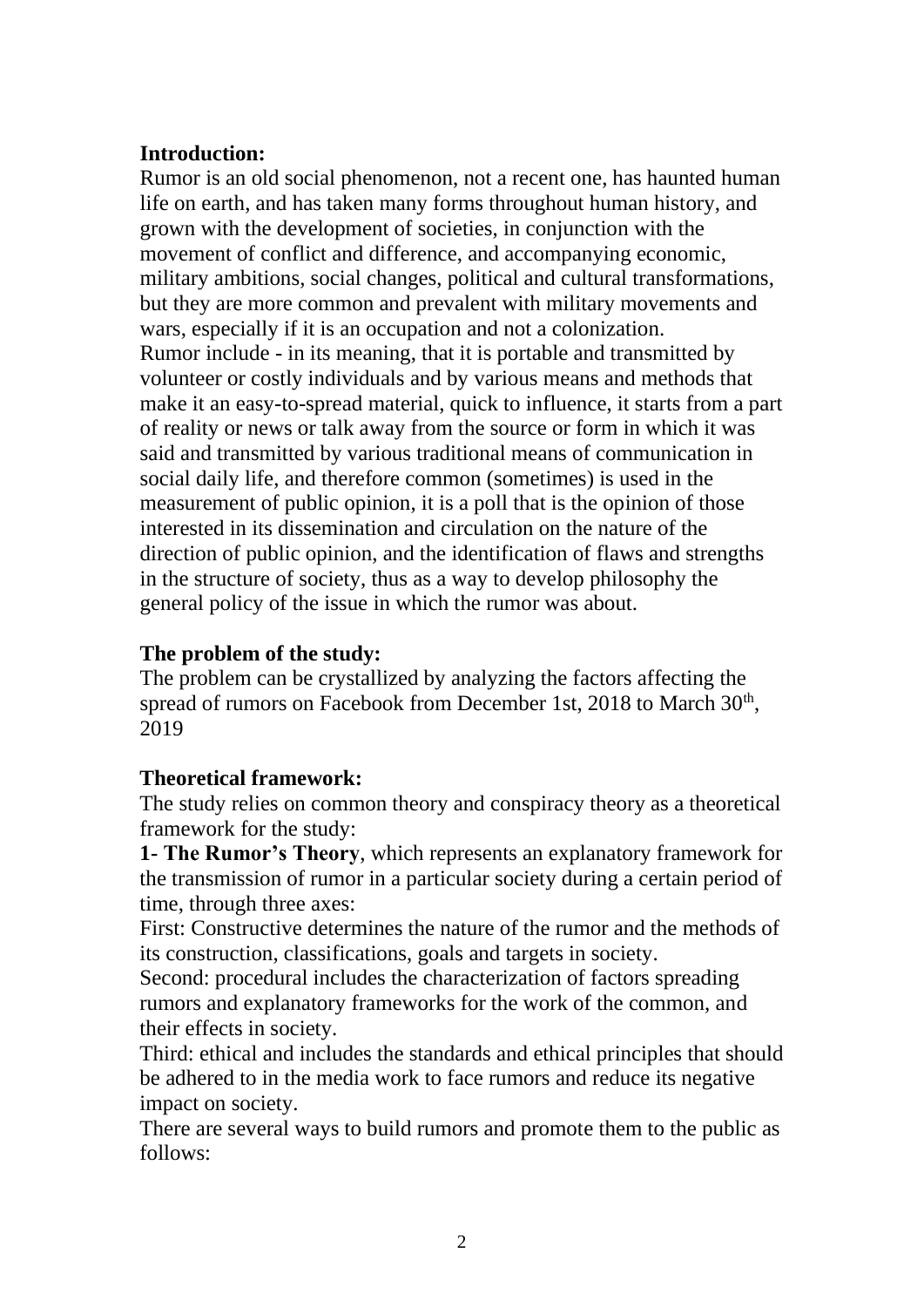- Based on different or false information and promoted in the spatial and temporal frameworks appointed.

- Relying on a logical base of incomplete facts, and then developing the common within the framework of absent and desirable in those incomplete facts.

## **2. Conspiracy Theory**

### **Study Objectives:**

The study seeks to monitor the phenomenon of rumor that has spread in Egypt, and seeks to identify the factors that influenced the spread of rumors in that important period, the objectives of the study can be summarized as follows:

- Monitoring, analysis and interpretation of the quality of rumors that have spread on social networking sites.

- Monitoring, analysis and interpretation of psychological factors that influenced the spread of rumors on social networking sites.

- Monitoring, analysis and interpretation of political factors that have influenced the spread of rumors on social networking sites.

- Monitoring, analysis and interpretation of media factors that have influenced the spread of rumors on social networking sites.

### **Study Questions:**

- What are the most important rumors that have spread recently in Facebook?

- What psychological factors that influenced the spread of rumors?

- What social factors influenced the spread of rumors?
- How serious are the rumors on public security?

- How dangerous are the rumors to falsify the public awareness?

### **Methodological and procedural framework:**

The present study belongs to the quality of descriptive studies that are concerned with monitoring, analyzing and characterizing the phenomenon of rumors with the characterization and analysis of the relationships between the variables under study as well as to draw scientific results.

The study relies on an approach which is based on the survey methodology at two levels:

The first is analytical: to analyze the rumors that emerged in the second transition.

In-depth interviews: a sample of experts specializing in media, psychology, sociology and political science.